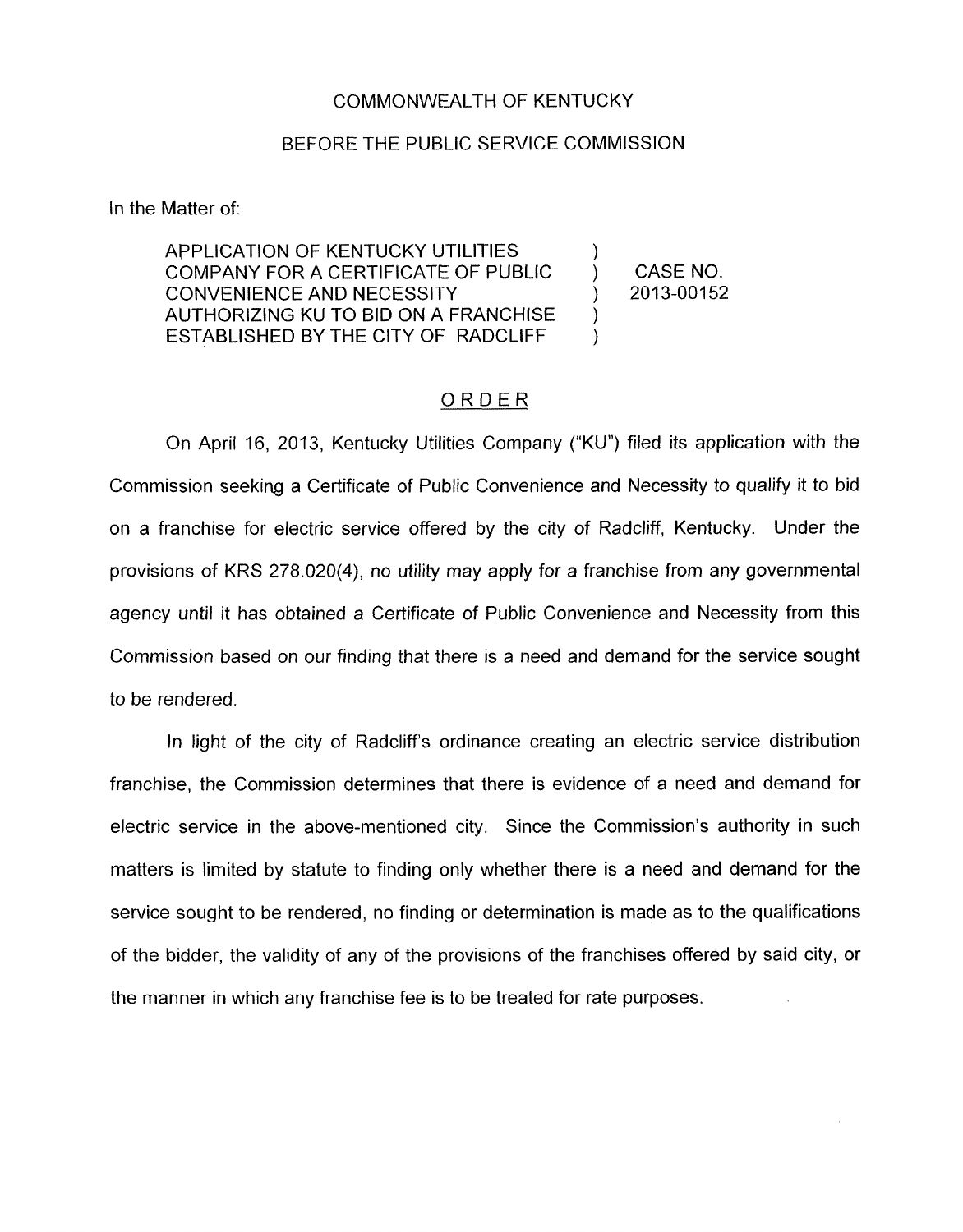IT IS THEREFORE ORDERED that:

1. KU is granted a Certificate of Public Convenience and Necessity that authorizes it to bid on a franchise for electric service offered by the city of Radcliff, Kentucky.

2. If KU is not the successful bidder, KU shall, within ten days of the award of the franchise at issue, file with the Commission a written notice stating that KU was not the successful bidder.

**3.** If KU is the successful bidder, KU shall, within ten days of the award of the franchise at issue, file with the Commission a copy of the executed franchise agreement.

**4.** Any documents filed pursuant to ordering paragraphs 2 or 3 of this Order shall reference the number of this case and shall be electronically submitted via the Commission's electronic Tariff Filing System.

5. This Order shall not be construed as granting a Certificate of Public Convenience and Necessity to construct utility facilities in said city.

By the Commission



**ATTE** Executive

Case No. 2013-00152